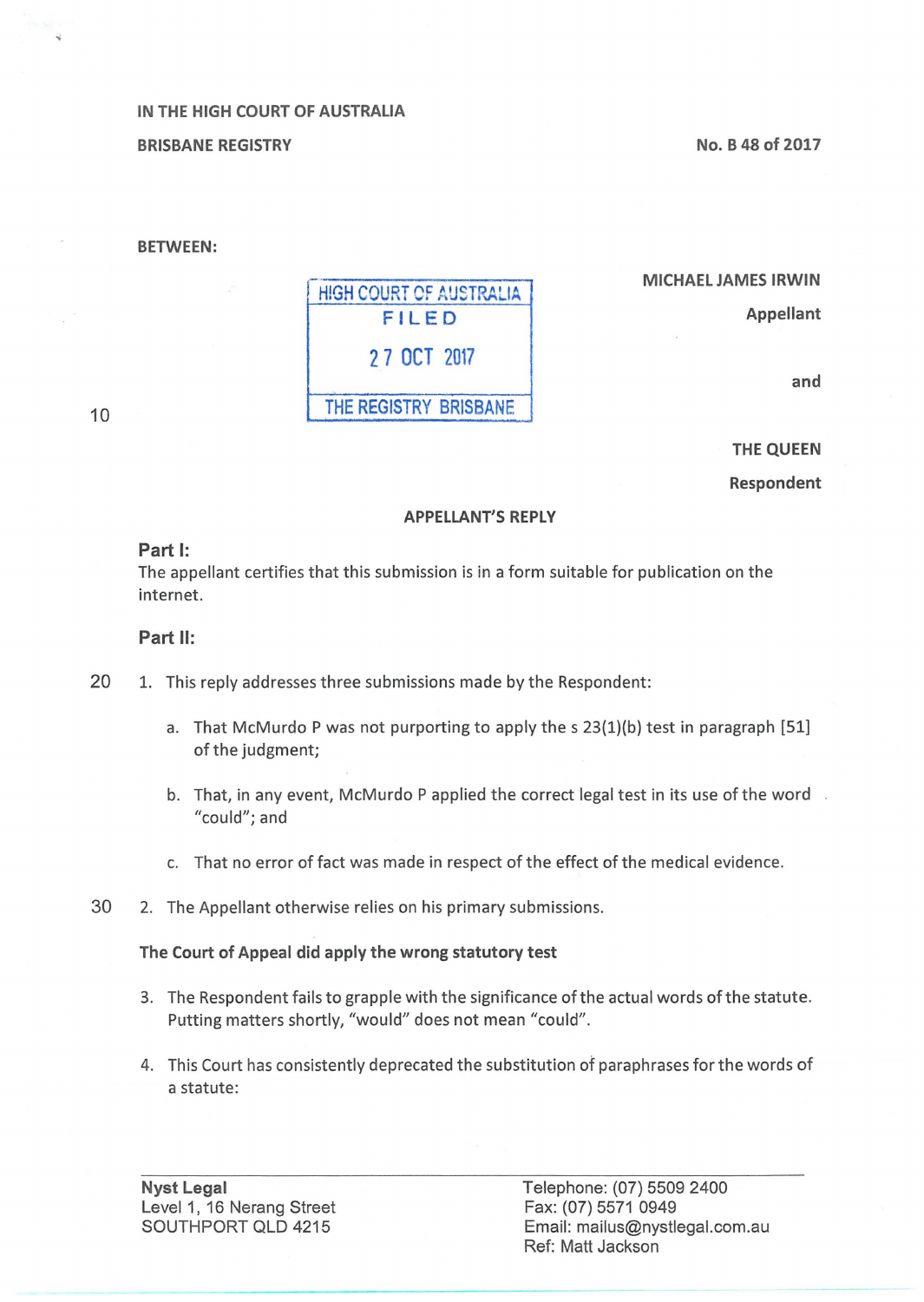"As the Court said in Fleming v The Queen, "[t]he fundamental point is that close attention must be paid to the language" of the relevant provision because "[t]here is no substitute for giving attention to the precise terms" in which that provision is expressed. Paraphrases of the statutory language, whether found in parliamentary or other extrinsic materials or in cases decided under the Act or under different legislation, are apt to mislead if attention strays from the statutory text. These paraphrases do not, and cannot, stand in the place of the words used in the statute."<sup>1</sup>

- 10 5. Nothing in the judgment suggests that McMurdo P applied a test other than that which her Honour unambiguously said that she applied in the two formulations at [51].
	- 6. This was a plain error which is not explained by the respondent's contention at [6]-[11] that McMurdo P was not attempting to state the test set by section  $s$  23(1)(b).
- 7. The task that her Honour was engaged in at paragraph [51] was precisely the application of the  $s$  23(1)(b) test because the court's function was to decide whether the verdict was unreasonable. lt could not do that without applying the test on s  $23(1)(b)$  to the facts as found. Given that McMurdo P used - save for the error - the 20 words of the section almost verbatim it can only be concluded that her Honour was purporting to apply the section.
	- 8. Separately, the Respondent contends at [14]-[23] that the use of "could" was correct in law (or possibly  $-$  at least  $-$  not incorrect). This proposition is flawed for the reasons advanced in the Appellant's primary submissions.
- 9. The Respondent analyses authorities that pre-date the current wording of s 23(1)(b). lt is trite that the exercise of statutory construction must start and end with the text of the provision. In the absence of any genuine question as to whether "would" can mean 30 "could" (it cannot) there is no need for recourse to earlier judgments construing a differently worded provision. This is so notwithstanding the note to the section indicating that it is Parliament's intention not to change the law.
	- 10. The following analysis should not be taken as a concession that there is utility in the review of these cases. However, it demonstrates the problems with the Respondent's submission that the form of words used in paragraph [51] of the judgment is correct in law.
- 11. In R v Van Den Bemd*<sup>2</sup>*the test under the former wording of s 23(1)(b) expressed the 40 test using could. Special leave was refused in The Queen v Van Den Bemd. *<sup>3</sup>*
	- 12. In the later decision in R v Taiters; ex parte Attorney-General (Qid)*<sup>4</sup>*the Court of Appeal cited with approval earlier authority from this Court which confirms the use of

-2-

<sup>&</sup>lt;sup>1</sup> Baini v The Queen (2012) 246 CLR 469 at 476 [14].<br><sup>2</sup> [1995] 1 Qd R 401, at 405 ("R v Van Den Bemd").

<sup>&</sup>lt;sup>3</sup> The Queen v Van Den Bemd (1994) 179 CLR 137 ("The Queen v Van Den Bemd").

<sup>&</sup>lt;sup>4</sup> [1997] 1 Qd R 333 ("Taiters").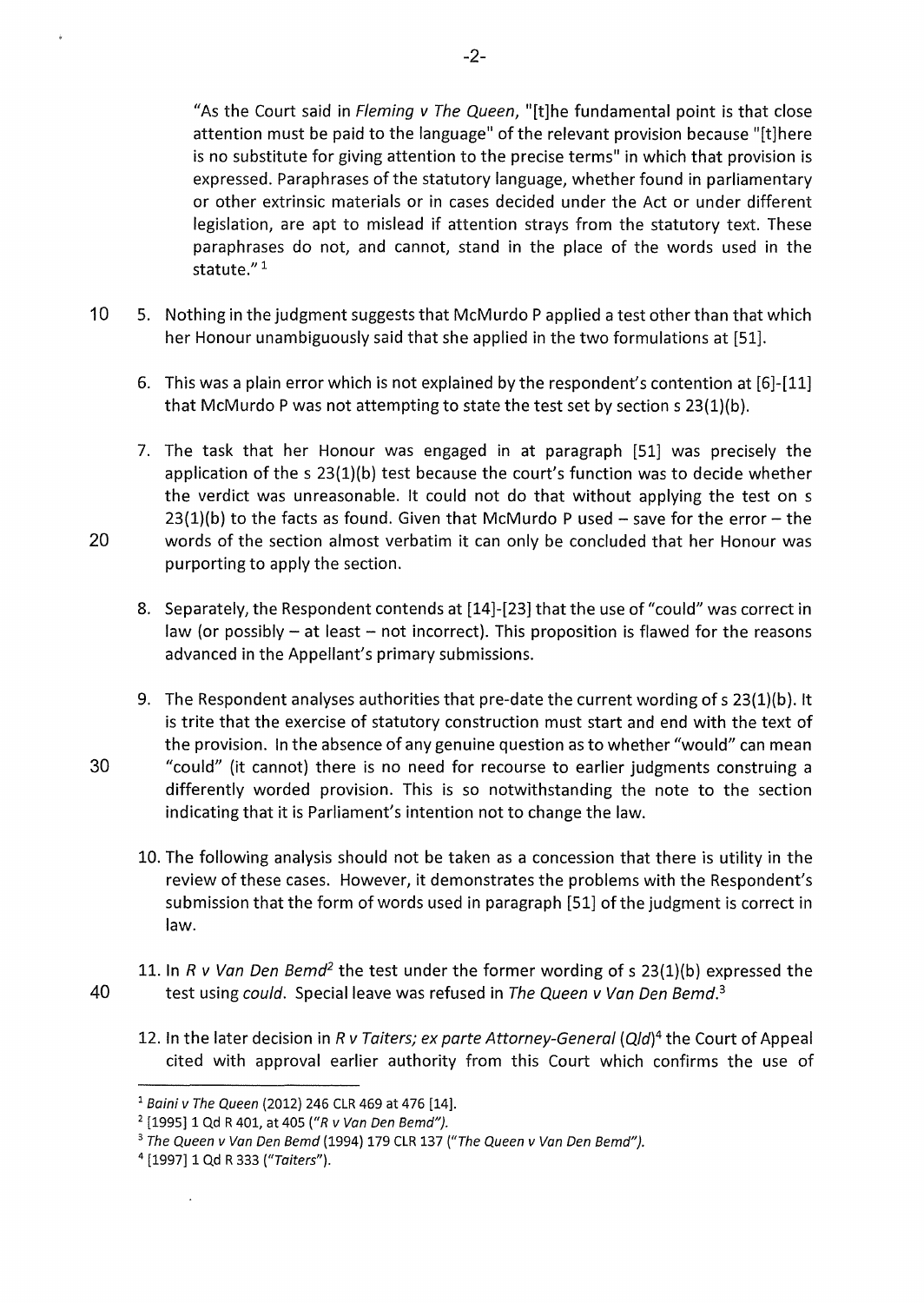"would".<sup>5</sup> The Court of Appeal took the opportunity to formulate an appropriate positive form of direction.<sup>6</sup> That is, the Court expressed the test without the use of double negatives used in  $R$  v Van Den Bemd.<sup>7</sup>

- 13. In any event, any ambiguity in the authorities is resolved by the plain words of s 23.
- 14. Subsequent cases have consistently adopted the words of the section put as a positive proposition.
- 10 15. Holmes JA (as her Honour then was) observed in R *v* Hung*<sup>8</sup>*that "the effect of the amendment<sup>9</sup> is simply to reflect the common-law test of accident in R v Taiters; ex parte Attorney-General." Moreover, it was said in R v Trieu*10* by de Jersey CJ, with whom McMurdo P and Fryberg J agreed, that:

"The question to be addressed under s 23 is would an ordinary person in the position of the appellant reasonably have foreseen the suffering of this grievous bodily harm (the "event") as a possible outcome of the circumstances briefly summarized in the last paragraph  $-$  that is, something which could happen, excluding remote or speculative possibilities. See R v Van Den Bemd [1995] 1 Qd R 20 401, 404; (1994) 179 CLR 137; R v Taiters [1997] 1 Qd R 333, 338; Stevens v R (2005} 227 CLR 319, 368. The answer would necessarily have been "yes", so that s 23 did not arise."

16. Separately, in R v Reid,<sup>11</sup> McPherson JA said, albeit in dissent but on a different issue that:

"So far as this Court is concerned the meaning of that phrase has been authoritatively settled by the decision in R v Taiters, ex p Attorney-General [1997] 1 Qd R 333, following and applying Kaporonovski v The Queen (1973) 133 CLR 209 and R v Van Den Bemd (1994) 179 CLR 137, affirming [1995] 1 Qd R 401.1t is that, stating it at its lowest level, an ordinary person in the position of the accused "would have foreseen the event as a possible outcome".

## The Court of Appeal erred in finding that the medical evidence permitted the conclusion that the push to the complainant was with a "considerable degree of force"

17. The Respondent's submissions at [27]-[29] continue the error made by the Court of Appeal.

30

<sup>&</sup>lt;sup>5</sup> Taiters, at 335, 337-338, approving Kaporonoviski v The Queen (1973) 133 CLR 209, at 231 per Gibbs J (as his Honour then was), with whom Stephens J agreed ("Kaporonovski").

<sup>&</sup>lt;sup>6</sup> Taiters, at 336.

<sup>7</sup>Taiters, at 337-338.

<sup>8</sup>[2013] 2 Qd R 64 at 68 [7], with whom Muir JA and Daubney J agreed.

<sup>&</sup>lt;sup>9</sup> The section was amended, with effect from 4 April 2011, by s 4 of the Criminal Code and Other Legislation Amendment Act 2011.

<sup>&</sup>lt;sup>10</sup> [2008] QCA 28 at [32].

<sup>&</sup>lt;sup>11</sup> [2007] 1 Qd R 64 at 73 [16].